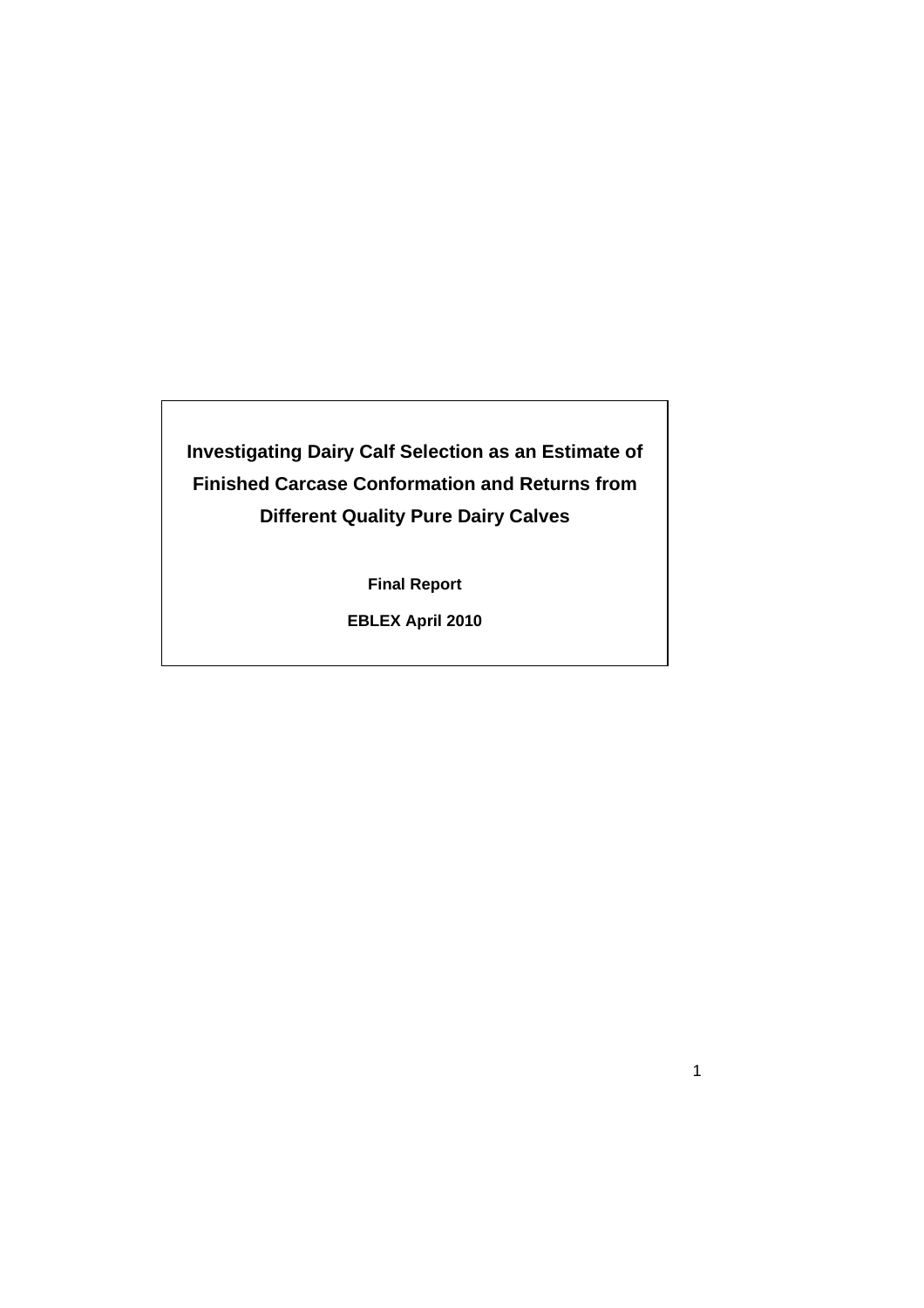#### **1.0 Executive summary**

The objective of this trial was to assess any differences in performance and financial returns from a range of pure dairy bull calves of apparently different carcase conformation potential finished intensively for beef production.

The hypothesis was that calves can be selected at approximately 10 days old on the basis of their future performance and the value of the final carcase they will produce.

Two groups of calves (16 calves in each group) were compared in terms of their performance from arrival at the collection centre until slaughter at between 14 and 15 months of age. Group O was judged to have potential to produce carcases classifying O on the EUROP scale for conformation and group P were judged more likely to produce P class carcases.

There were few statistical differences in performance between the two groups which maybe in part due to the small number of calves in the trial and the large degree of variation recorded in the results.

The areas in which differences in performance were significant were:

- Start liveweight of the calves at selection/start of rearing, was 9kg lower for group P calves than group O calves, despite the ages of the calves being similar.
- Calf mortalities during the rearing phase tended to be greater in group P than group O (19 vs 0%, respectively).
- A parameter called 'weight for age' was shown to be a good indicator of a calves potential growth rate and carcase weight, showing a positive relationship in both cases. (Calculated as weight at collection centre divided by age).

# **Lessons learned:**

- 1. Lighter weight calves appeared to have poorer conformation but this did not result in statistically poorer conformation carcases at slaughter
- 2. Both weight and conformation are likely to reflect early management of calf on the dairy farm – a good start to life is vital, and this is where colostrum quality and intake is so important
- 3. Weight for age would seem to be a useful predictor of calf health and performance potential and worthy of further investigation
- 4. The main losses of lighter weight, poorly conformed calves tended to be during the rearing phase
- 5. Veterinary treatment during the rearing phase can enable cattle to achieve good performance in the finishing phase
- 6. Growth rate during the finishing phase was similar for both groups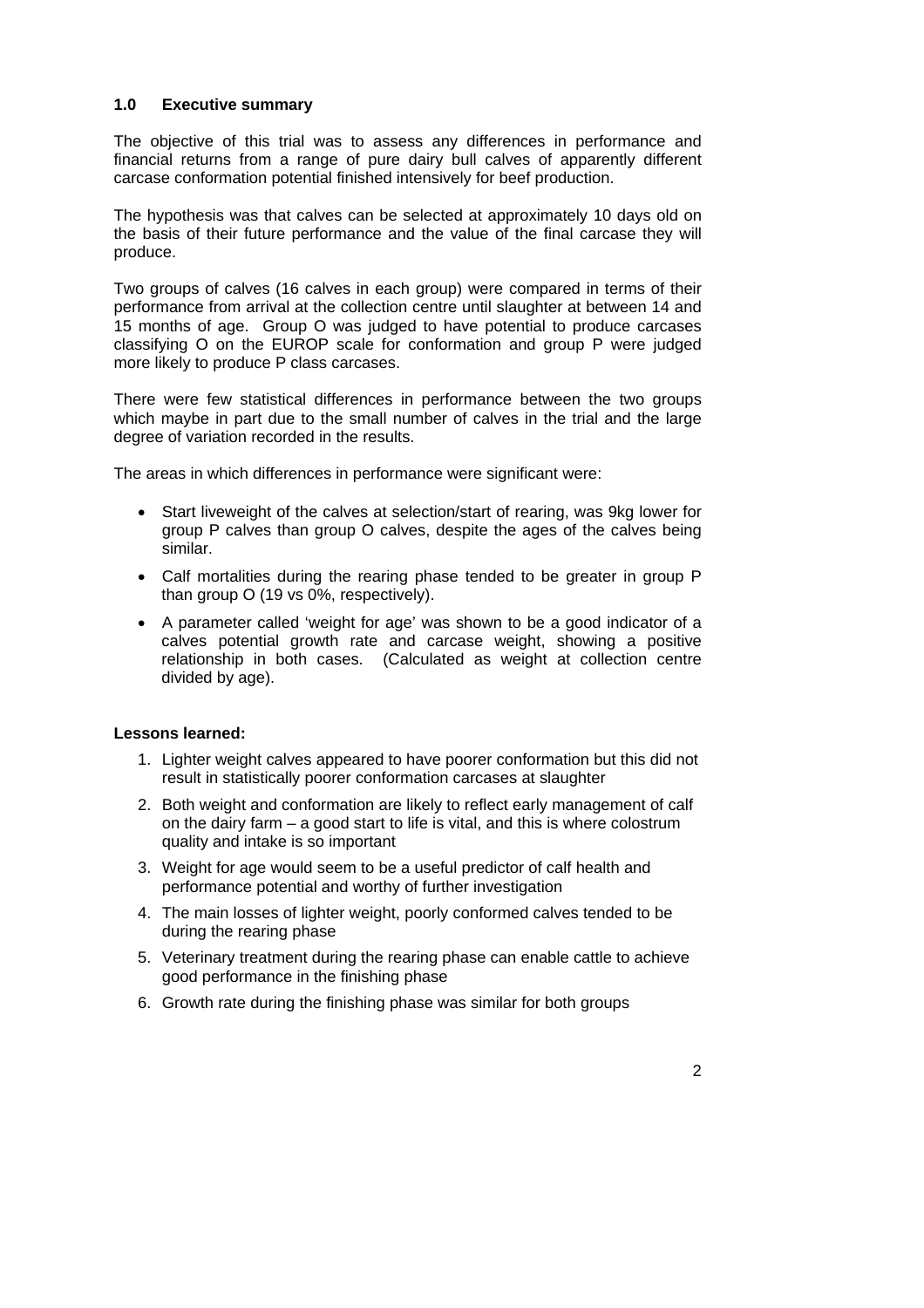# **2.0 Method**

#### **2.1 Objective**

The objective of this trial was to assess any differences in performance and financial returns from a range of pure dairy bull calves of apparently different carcase conformation potential finished intensively for beef production.

The hypothesis was that calves can be selected at approximately 10 days old on the basis of their future performance and the value of the final carcase they will produce.

# **2.2 Calf procurement & selection**

A total of 32 pure dairy bred (Holstein or Holstein Friesian on the cattle passport) bull calves were selected at Honiton collection centre on 30 October 2008. The calves had been delivered from the dairy farms of birth to the collection centre that day and were aged between 8 and 26 days old according to their passports.

All calves were judged to be fit and healthy with no apparent symptoms of infections, disease or physical injury, e.g. physical injury/defects, swollen/infected navel, scouring, heavy breathing.

There were two treatments:

- O 16 fit and healthy good conformation Holstein bull calves. Selected as likely to produce carcases classifying -O or O+.
- P 16 fit and health bobby bull calves of poor conformation. Selected at approximately 2 weeks of age as likely to produce carcases classifying –P or P+.

All calves were graded by 3 assessors independently. Each assessor made a prediction about the likely carcase conformation of the animal when it has been finished at approximately 13-15 months old on an intensive ration. There was no consultation between assessors when making their assessment. The average score was used as the criteria for allocation to either treatment.

All calves were blood tested using the zinc sulphate turbidity (ZST) test to indirectly assess immunoglobulin levels after selection at the collection centre, as an indication of how much colostrum the calves have received.

# **2.3 Calf rearing**

All calves were mixed and randomly assigned to 3 pens in the rearing unit. During rearing, the calves were managed according to the Blade calf rearing protocol and all medicine treatments recorded. On arrival at the rearing unit the calves were treated for internal and external parasites, pneumonia-causing viruses and ringworm. Pre-weaning they were also vaccinated again Blue Tongue Virus and disbudded. Post-weaning at 6-8 weeks (when eating more than 1kg calf creep per day) the calves were vaccinated with Rispoval 4™ (IBR, RSV, BVD and PI3).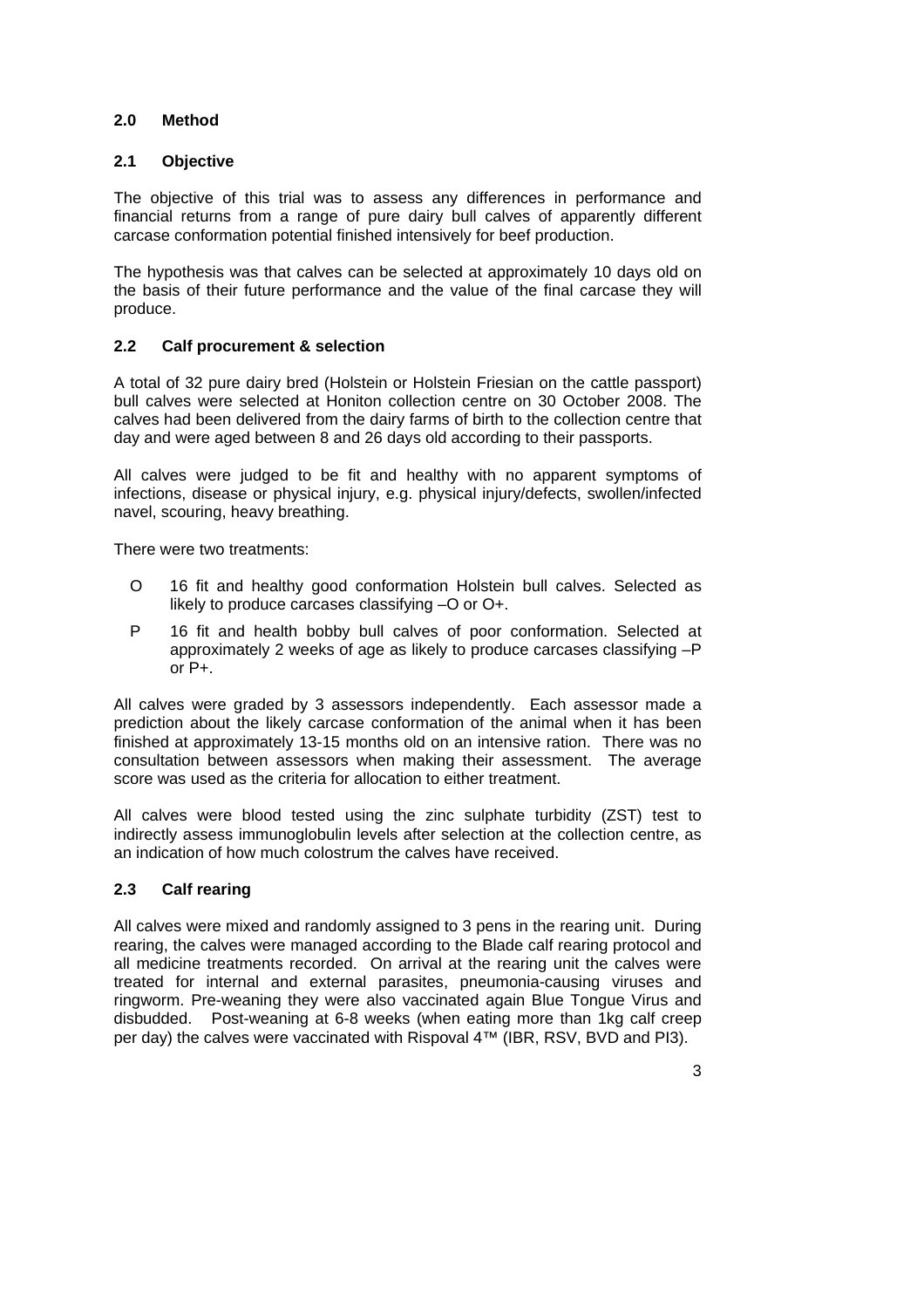From arrival to weaning the calves were fed 6 litres of milk replacer daily in 2 feeds and this was reduced to a single feed from 4 weeks. Fresh water was always available and a mineral lick was also available in each pen. Fresh straw was always available from racks.

#### 2.4 **Finishing and slaughter**

All calves were transferred from the rearing unit to a single finishing unit on 13 February 2009, at an average of 122 days of age (4 months old). On this unit all the calves were housed in the same pen in a shed housing other cattle being finished for Blade Farming Ltd.

During finishing the cattle were fed a cereal based diet ad libitum from hoppers, with good quality straw freely available (appendix shows formulation).

All the cattle from both treatments were slaughtered on the same day at Southern Countries Fresh Foods abattoir at Langport, Somerset on 8 January 2010. They were dressed to UK specification and carcases graded according to the 15 point scale and the EUROP scale by an independent licensed classifier who had no knowledge of the cattle or their experimental groups.

In addition, each pair of lungs from the carcases was scored for lesions and tearing to investigate if there was any difference in lung damage caused by the incidence of pneumonia between the calves in the two groups. This was performed by an independent vet with no prior knowledge of the cattle or their experimental groups.

On the slaughter line each set of lungs was uniquely numbered with a paper tag to cross-reference back to each animal's ear tag number and kill data. Lungs were removed from the line for inspection and scoring. The condition of each lung was assessed by one veterinary inspector using a combination of visual inspection and palpation, starting on the right side of the lung. Pleurisy was assessed and scored on the cranial lobes.

The left and right cranial, cardiac and diaphragmatic lobes (leading to a maximum of six lobes scored per set of lungs) were each scored individually using the following approach. The overall lobe score assigned was a combination of lesion score, type and the presence of tearing. A lobe could only have one lesion type, consolidation or abnormality, and the presence of consolidation overrode any other abnormality. If the lobe was missing, then no further data were recorded.

In order to collect some exploratory data on the incidence of liver damage in intensively finished cattle all livers from the cattle on trial were scored for lesions on a scale of 5 – severe abscesses to 1 – healthy liver.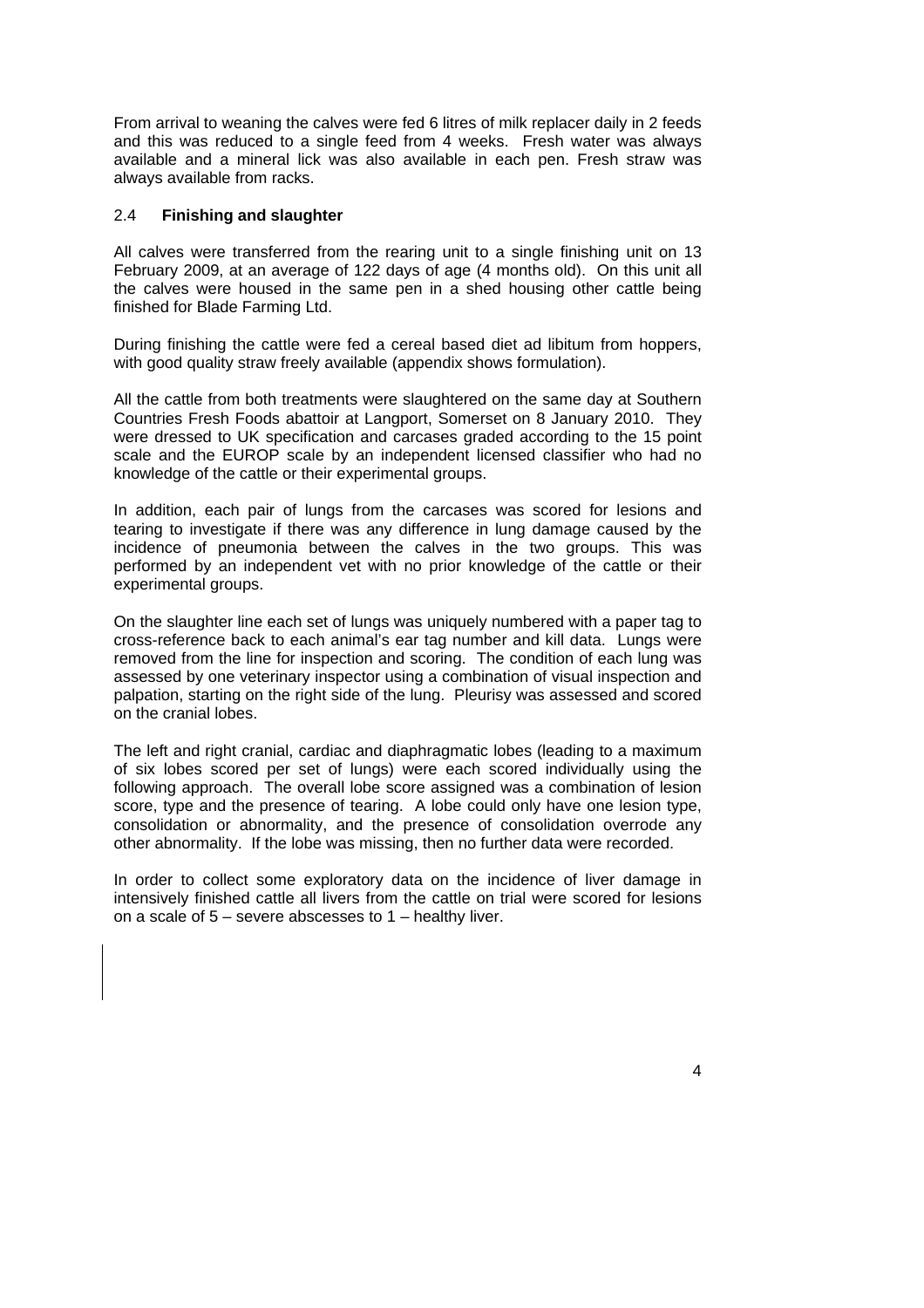#### **3.0 Results**

#### **3.1 Calf details and performance during rearing**

A summary of the age, weight and breeding of the calves in this experiment are presented in Table 1. The calves selected to be in group P were on average 9kg lighter at the start of the experiment than calves in group O. There was no difference in average start age of the calves in the two groups.

It is also worth noting that a higher proportion of the calves in group O had a breed classification of Holstein (H) or Holstein cross (HX) on their passport than those calves in group P, which tended to have more Holstein Friesian (HFr) or Holstein Friesian cross (HFrX) breed codes.

#### **Table 1: Description of the calf groups**

|                                          | <b>Units</b> | O   | Р   | P value $*$ |
|------------------------------------------|--------------|-----|-----|-------------|
|                                          |              |     |     |             |
| Start number of calves per gp            |              | 16  | 16  |             |
| Average start rear LW                    | kg           | 57  | 48  | $***$       |
| Age at transfer to rear unit             | days         | 17  | 15  | <b>NS</b>   |
| % H or HX (breed code on passport)       |              | 25% | 6%  |             |
| % HFr or HFrX (breed code on passport)   |              | 75% | 94% |             |
| Number of herds of origin<br>$+ \cdot -$ |              | 11  | 9   |             |

 $*$  NS = no significant difference,  $***$  = P > 0.001

Table 2 below details the performance of the two groups of calves during the rearing phase. There were no statistically significant differences between the groups in any of the parameters measured, however there was a tendency for the number of mortalities in group P to be higher than group O i.e., 3 versus 0 (P = 0.069).

Liveweight gain during the rearing period averaged 0.66 kg/day across both groups. Less than 40% of the calves on trial recorded ZST levels above the recommended 20 ZST units level, which suggests less than ideal colostrum intake of the calves although there were no differences between the groups.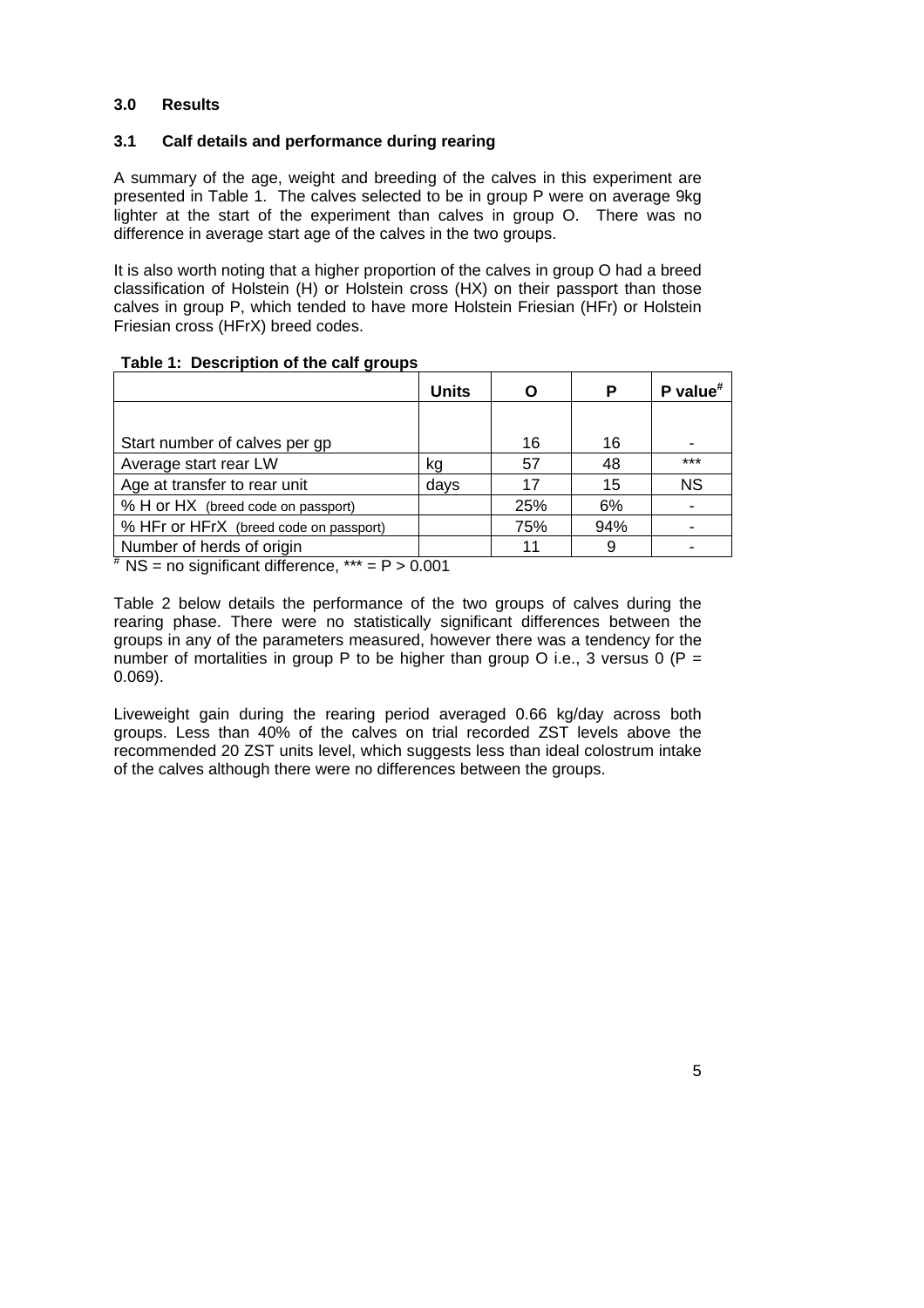# **Table 2: Calf rearing details**

|                                     | <b>Units</b> | O    | P     | P value   |
|-------------------------------------|--------------|------|-------|-----------|
|                                     |              |      |       |           |
| Start number of calves per group    |              | 16   | 16    |           |
| Immunoglobulins                     | <b>ZST</b>   | 16   | 14    | <b>NS</b> |
| % > 20 ZST                          |              | 31%  | 38%   |           |
| Total rear mortalities              |              | 0    | 3     | <b>NS</b> |
| Immunoglobulins of calves that died |              |      |       |           |
| during rearing                      |              |      | 8.3   |           |
| % Rear mortalities                  |              | 0.0% | 18.8% |           |
| Average end rear LW                 | kg           | 128  | 119   | <b>NS</b> |
| Average rear LWG                    | kg/d         | 0.67 | 0.65  | <b>NS</b> |

# **3.2 Calf performance during finishing and slaughter details**

Details of the performance of the cattle during the finishing phase are shown in Table 3, and carcase details shown in Table 4. Again there were no statistical differences between groups.

Daily live weight gain during the finishing period averaged 1.22 kg/day and lifetime daily life weight gain averaged 1.15 kg/day.

Carcase weight averaged 273 kg between the two groups equating to a carcase value of £688 per head.

There was no statistically significant difference in the conformation classification of carcases from the two groups of cattle, nor the value of the individual carcases produced.

|                                     | <b>Units</b> | O    | P    | P value   |
|-------------------------------------|--------------|------|------|-----------|
| <b>Finishing mortalities</b>        |              |      |      |           |
| <b>Total mortalities</b>            |              |      | 4    | <b>NS</b> |
| Slaughter age                       | days         | 452  | 449  | <b>NS</b> |
| Estimated Final LW <sup>#</sup>     | kg           | 544  | 526  | <b>NS</b> |
| Daily LWG (during finishing)*       | kg/d         | 1.22 | 1.23 | <b>NS</b> |
| Daily LWG (collection to slaughter) | kg/d         | 1.12 | 1.08 | <b>NS</b> |
| Daily DWG (collection to slaughter) | kg/d         | 0.57 | 0.56 | <b>NS</b> |
| Total LWG (during finishing)        | kg           | 416  | 407  | <b>NS</b> |

# **Table 3: Finishing performance**

\* Live weight gain calculated by regression as no accurate slaughter weight was available

# Calculated from carcase weight multiplied by predicted killing-out percentage of 51%. A measured final slaughter weight was not available due to snow and ice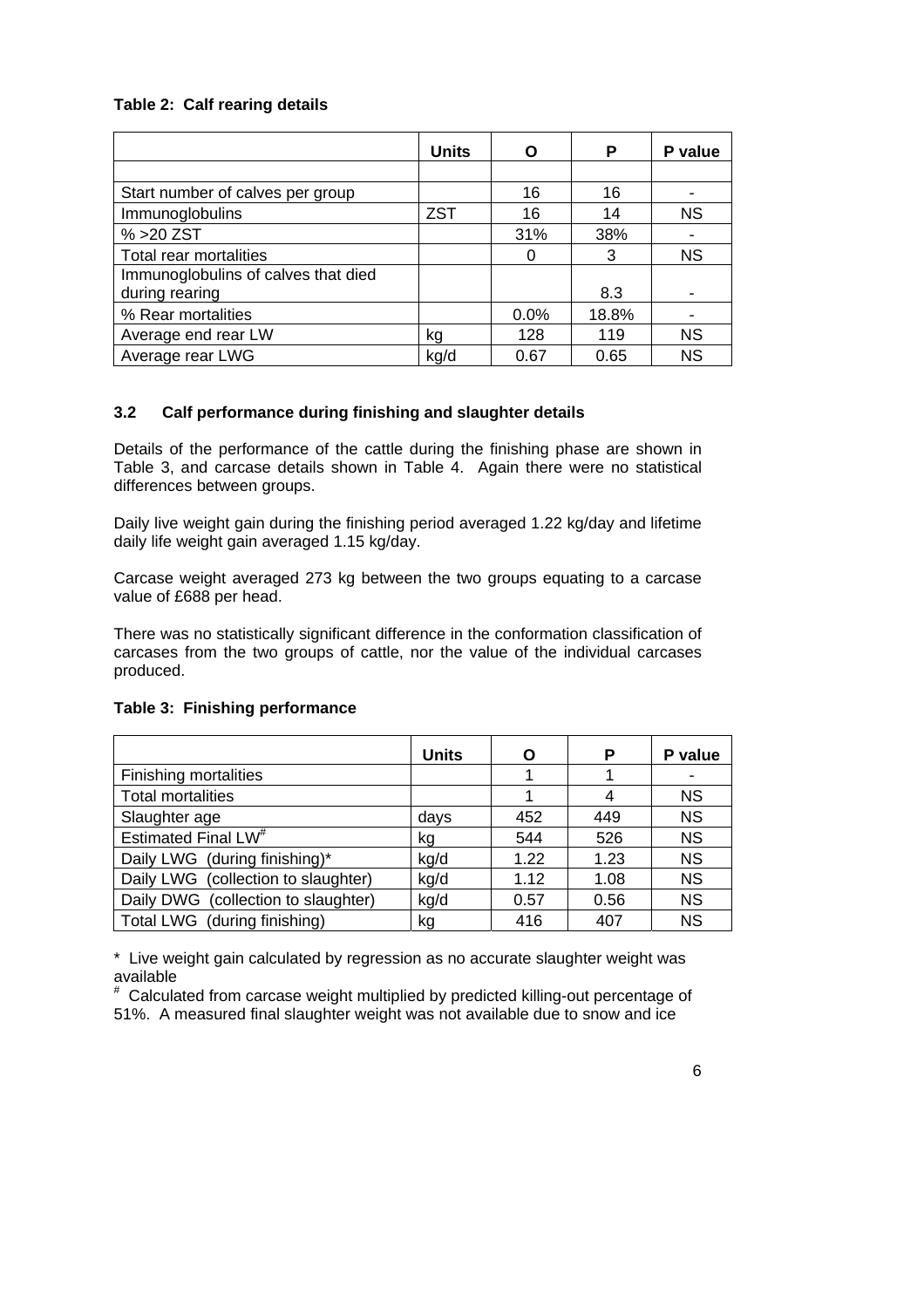# **Table 4: Carcase details**

|                  | <b>Units</b> | O      | Р      | P value   |
|------------------|--------------|--------|--------|-----------|
| Carcase weight   | kg           | 278    | 268    | <b>NS</b> |
| 15 pt conf score |              | 4.1    | 3.8    | <b>NS</b> |
| 15 pt fat score  |              | 5.5    | 5.3    | <b>NS</b> |
|                  |              |        |        |           |
| Carcase value    | p/kg         | 2.53   | 2.45   | <b>NS</b> |
| Carcase value    | £/hd         | 705.33 | 666.51 | <b>NS</b> |

The data on lung and liver damage showed no significance difference between groups (Table 5). Since both groups were fed the same diet a difference in liver scores was not expected but it was interesting to note that 15% of the cattle on the trial had livers that were rejected. No significant relationship was found between liver damage scores and growth rates nor carcase weight.

**Table 5: Lung and liver scores** (scoring system is detailed in Appendix 1)

| Liver scores               | Scale <sup>#</sup> | O   |     | P value   |
|----------------------------|--------------------|-----|-----|-----------|
| Liver score                | (1-5)              | 2.5 | 3.0 | <b>NS</b> |
| Number of livers rejected  |                    | 2   |     |           |
| Lung scores                |                    |     |     |           |
| Cranial pleurisy           | $(0-3)$            | 1.8 | 1.9 | <b>NS</b> |
| Lung damage                | $(0-12)$           | 2.7 | 2.3 | <b>NS</b> |
| Lung abnormalities present | (0-6)              | 2.0 | 1.2 | <b>NS</b> |

# Highest numbers represent greatest organ damage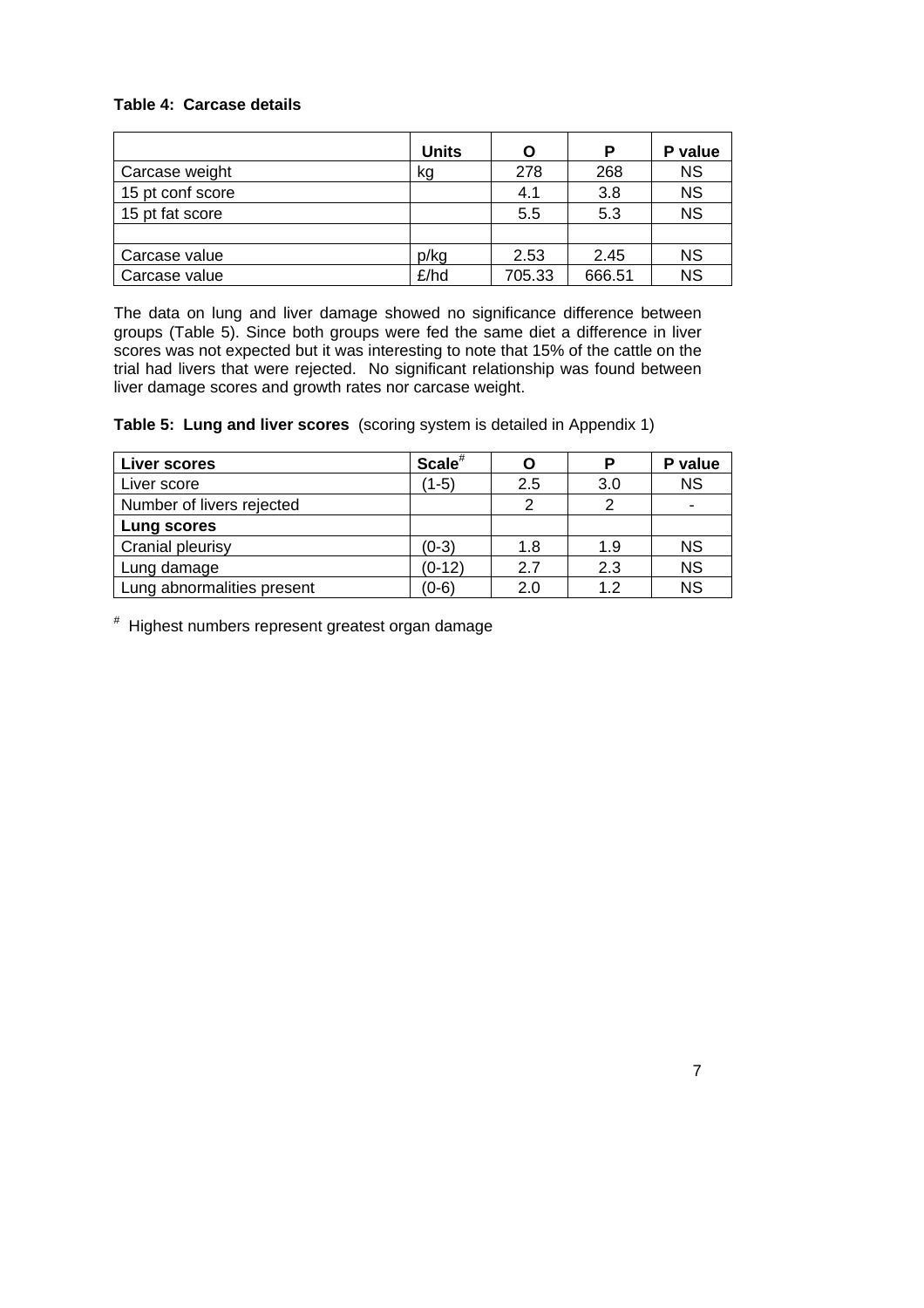#### **4.0 Discussion**

#### **4.1 Calf selection and rearing**

At the start of the trial the calves in this experiment had a difference in age of 18 days between the youngest and the oldest. The age difference was above the desired level of 14 days, but reflects the variation in age of calves coming into the collection centre on a regular basis.

Given the importance of calves receiving sufficient colostrum within the first 12 hours of birth in order for them to develop immunity to infectious agents they may meet early in life, it was decided to undertake a zinc sulphate turbidity test (ZST) on blood taken from all of the calves . ZST provides an indirect indication of immunoglobulin uptake (Andrews, 2004). This result can be related to colostrum intake in calves, although it is sensitive to the age of the calves and may not be a very reliable measure in older calves (beyond 20 days old, Ms Pat Shaw MRCVS, personal communication).

Not withstanding the age sensitivity of the test, the results showed that ZST concentrations showed no differences between groups, although the mean concentration for both groups was below the 20 ZST units that is normally referred to as the desirable level (Andrews, 2004), which suggests that in general the calves had not received sufficient colostrum from their dams. In both groups over 60% of calves recorded ZST levels below 20 ZST units. ZST results were not correlated with mortality rates.

Rearing mortalities were noticeably greater in group P than in group O (19% versus 0%, respectively; P=0.07). The end of rearing liveweights were not statistically significant between groups although the average for group P tended to be lower than group O.

It was interesting to note that the breed code on the passport, and in particular a Holstein breed coding did not seem to be a good indicator of the likelihood of a calf being selected to be in group P, nor of final carcase conformation potential.

# **4.2 Calf finishing and slaughter**

Total feed consumption during finishing of each pen was estimated by the manager of the finishing unit and the total consumption of the cereal based mix out of the *ad libitum* hoppers was 2.8 tonnes per head (fresh weight). Given the slightly poorer liveweight gain of the P group their feed conversion efficiency (FCE) was estimated to be 5.99 kg DMI/kg LWG compared to 5.85 for group O. These conversion figures are slightly higher than those regularly reported by Simon Marsh at Harper Adams for intensively finished dairy bred bulls, where FCE of 5.5 is the average. Such difference is not surprising though given the much more crude on farm measurement of intake undertaken during this trial.

Mortalities during the finishing stage were higher than expected, at 1 animal per group, equating to 6.3% and 7.7% for groups O and P respectively. As a percentage, total mortalities during the rearing and finishing phase were 6.3% for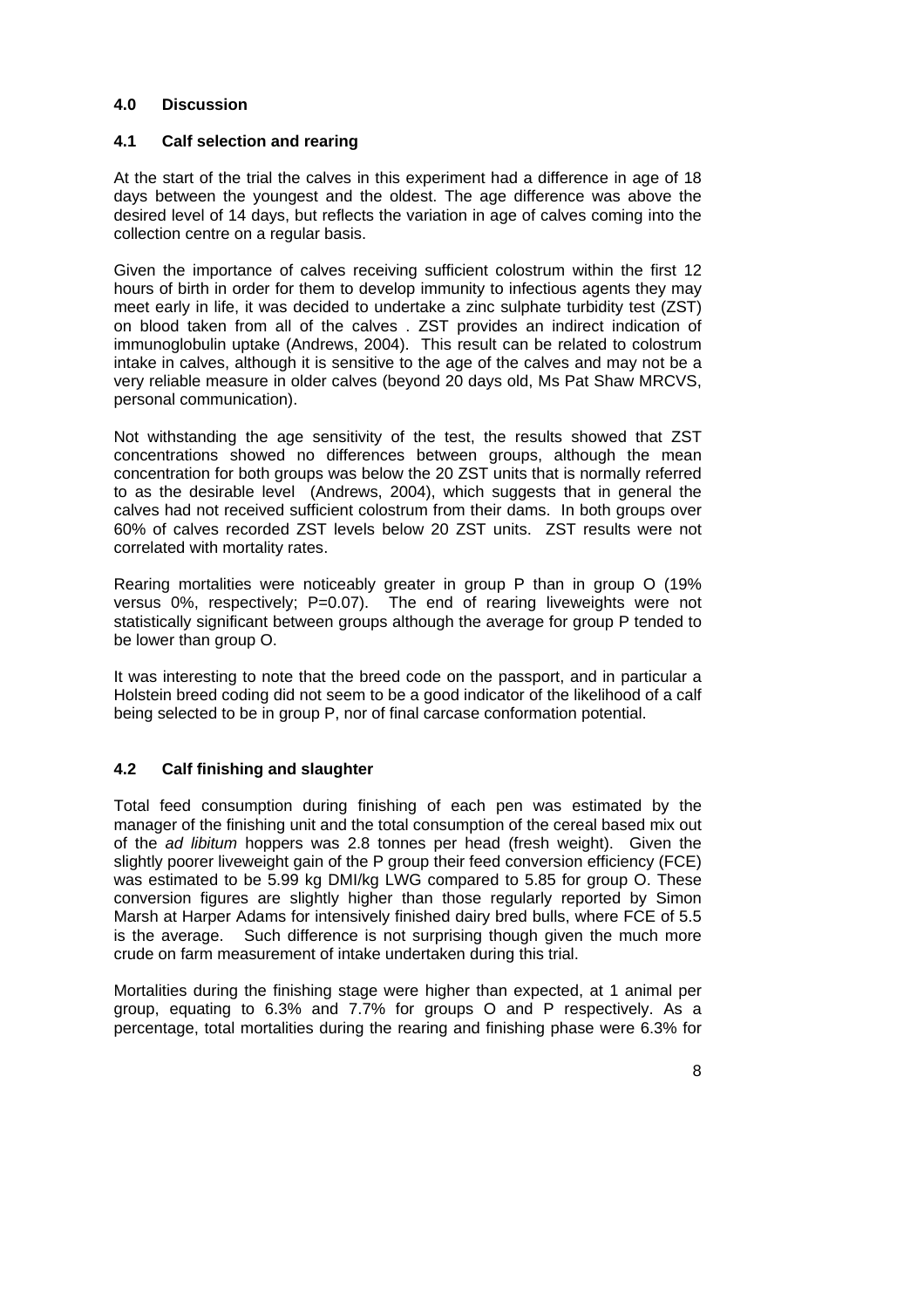group O and 25% for group P. Such high levels of mortality are of concern and suggest that group P calves were more susceptible to health problems.

Whilst average lifetime daily liveweight gains were similar between the two groups the range between the fastest and slowest gains was greater for those cattle in group P as shown in Table 6.

|                | Liveweight gain range (kg/day) |                |                   |
|----------------|--------------------------------|----------------|-------------------|
|                | <b>Minimum</b>                 | <b>Maximum</b> | <b>Difference</b> |
| <b>Group O</b> | 0.94                           | 1.28           | 0.33              |
| <b>Group P</b> | 0.80                           | 1.39           | 0.58              |

#### **Table 6: Range in liveweight gain**

Carcase weights showed considerable variation; again the greatest variation was evident in group P where there was a range in carcase weights of 132 kg, compared to a range of 78kg in group O. In terms of carcase values, group O calves produced carcases that averaged £39 per head greater value per head than group P, although the difference was not significantly different.

However group P supplied the carcases with the highest and lowest carcase values in the trial, £893/head and £278/per head, respectively. Again this demonstrates the wide variation of performance between animals in the same group.

The small number of cattle involved in this study meant that identifying statistically significant differences between the groups was difficult particularly since so much variation was recorded in animal performance. The results of the study suggest that selecting calves by handling and visual assessment is not a good way of choosing which calves will perform the best in an intensive bull beef finishing system.

Further analysis of the data revealed (Table 7) that even a more objective means of assessing calves such as weighing them at the collection centre did not improve the predictability of their lifetime daily LWG or final carcase weight. Conversely, a positive statistical relationship between 'weight for age' and lifetime daily LWG and final carcase weight was recorded. The weight for age parameter was calculated by dividing the weight of the calf at the collection centre by their number of days of age to calculate a parameter that was is in fact a daily LWG from birth to their age at the collection centre.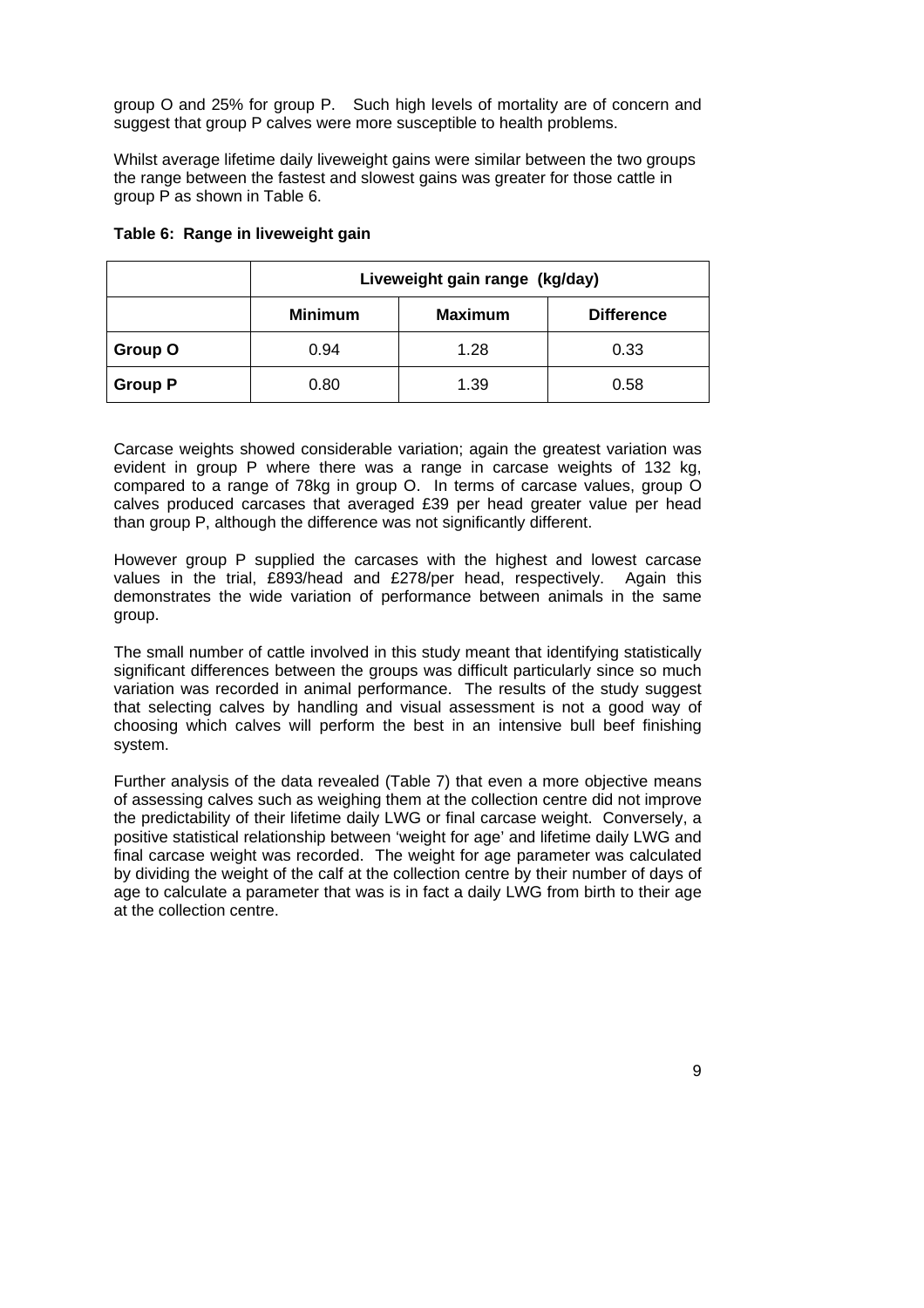**Table 7: Relationships between liveweight at collection, weight for age at start and performance** 

| <b>Regression coefficients</b><br>(P value) | <b>DLWG</b> (lifetime) | <b>Carcase weight</b> | <b>Formatted: Centered</b> |
|---------------------------------------------|------------------------|-----------------------|----------------------------|
| Liveweight at start                         | 0.00076                | 0.302                 | Formatted: Centered        |
|                                             | (0.850)                | (0.741)               |                            |
| Weight for age at start                     | 0.0520                 | 13.6                  | Formatted: Centered        |
|                                             | $(0.037)^*$            | $(0.015)^*$           |                            |

\* Statistically significant results at P<0.05

#### **Lessons learned:**

- 1. Lighter weight calves appeared to have poorer conformation but this did not result in statistically poorer conformation carcases at slaughter
- 2. Both weight and conformation are likely to reflect early management of calf on the dairy farm – a good start to life is vital, and this is where colostrum quality and intake is so important
- 3. Weight for age would seem to be a useful predictor of calf health and performance potential and worthy of further investigation
- 4. The main losses of lighter weight, poorly conformed calves tended to be during the rearing phase
- 5. Veterinary treatment during the rearing phase can enable cattle to achieve good performance in the finishing phase
- 6. Growth rate during the finishing phase was similar for both groups

# **References:**

**Andrews, A H. (2004).** Colostrum – Not just for 24 hours. *Cattle Practice* **12:2** 121-124.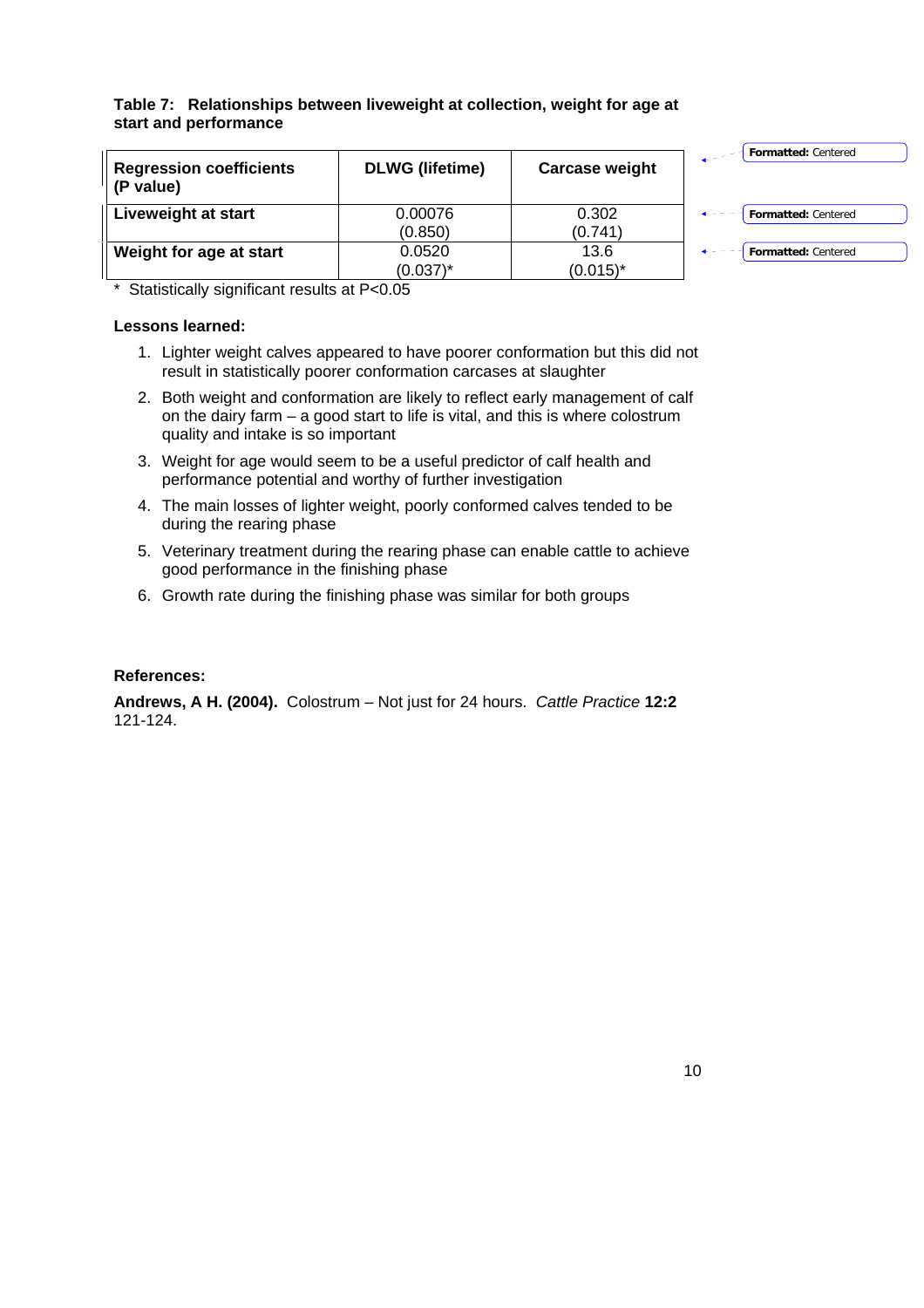# **Appendix 1: Scoring liver and lung damage to assess health problems in finished bulls**

#### **Liver damage scores\***

#### **Description**

5 Severe abscesses

Slight abscesses and/or severe

- 4 discolouration
- 3 Discolouration and/or swelling
- 2 Minor discolouration/swelling
- 1 Healthy liver

\*Scoring system above from S Marsh, Harper Adams University College, personal communication

#### **Lung lobe scoring system (Williams and Green, 2007)**

#### **Lesion score**

- 0 No lesion in lobe
- 1 Up to 50% lobe affected
- 2 >50% lobe affected

#### **Lesion Type**

- C Consolidation<br>A Any abnormal
- Any abnormality other than consolidation

#### **Tearing**

Blank No tearing T Lobe torn M Lobe missing

Williams and Green, (2007). Cattle Practice Vol 15, Part 3, 244-249.

# **Method for lung lobe scoring:**

On the slaughter line each set of lungs was uniquely numbered with a paper tag to crossreference back to each animal's ear tag number and kill data. Lungs missing a paper tag were excluded from scoring and a data line was left empty for that bovine. Lungs were removed from the line for inspection. The condition of each lung was assessed by one veterinary inspector using a combination of visual inspection and palpation, starting on the right side of the lung. Pleurisy was assessed and scored on the cranial lobes.

The left and right cranial, cardiac and diaphragmatic lobes (leading to a maximum of six lobes scored per set of lungs) were each scored individually using the following approach. The overall lobe score assigned was a combination of lesion score, type and the presence of tearing. A lobe could only have one lesion type, consolidation or abnormality (C or A respectively), and the presence of consolidation overrode any other abnormality. If the lobe was missing, then no further data were recorded.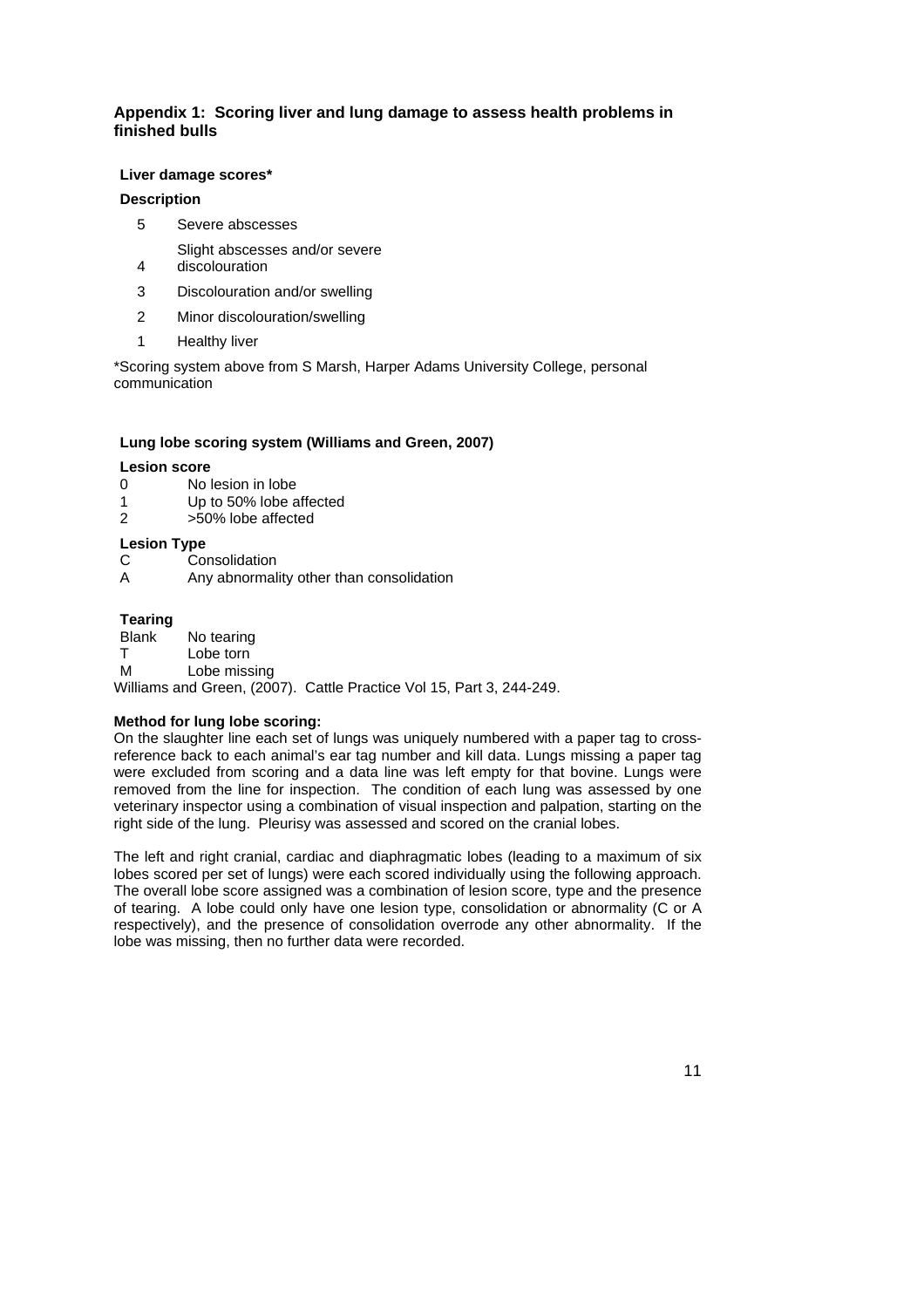# **Appendix 2: Finishing ration details**

| Finisher protein blend 1 |                  |
|--------------------------|------------------|
| Ingredients              | % Inclusion (FW) |
| Wheetfeed                | 2                |
| Hipro soya               | 24               |
| Rapeseed meal            | 27               |
| Palm kernel              | 25.3             |
| <b>Feed Grade Urea</b>   | 2.5              |
| Soya Hulls               | 14               |
| Molasses                 | 2.5              |
| Citrus pulp              | 2.7              |
|                          |                  |

This protein blend was mixed with homegrown barley at 4:1, i.e., 20% of FW is blend, 80% is barley.

| Finisher protein blend 2 |                  |
|--------------------------|------------------|
| <b>Ingredients</b>       | % Inclusion (FW) |
| Hipro soya               | 15               |
| Rapeseed meal            | 25               |
| Soya hulls               | 27.5             |
| <b>Feed Grade Urea</b>   | 2.5              |
| Wheat distillers         | 30               |
|                          |                  |

This protein blend was mixed with homegrown barley at 6:1, i.e., 14% of FW is blend, 86% is barley.

This mix was used as from August 2009

 $\overline{\phantom{a}}$ 

# **NIRS analysis of the complete intensive finishing ration**

|                                | <b>Units</b> | Feb - July | Aug - Jan |
|--------------------------------|--------------|------------|-----------|
| <b>DM</b>                      | % FW         | 87.7       | 87.0      |
| <b>Crude Protein</b>           | $%$ DM       | 14.4       | 13.9      |
| Oil B                          | $%$ DM       | 2.0        | 2.6       |
| Ash                            | $%$ DM       | 5.3        | 5.6       |
| <b>Neutral Detergent Fibre</b> | $%$ DM       | 15.6       | 28.6      |
| Starch                         | $%$ DM       | 36.9       | 43.8      |
| ME                             | MJ/kg DM     | 13.8       | 13.8      |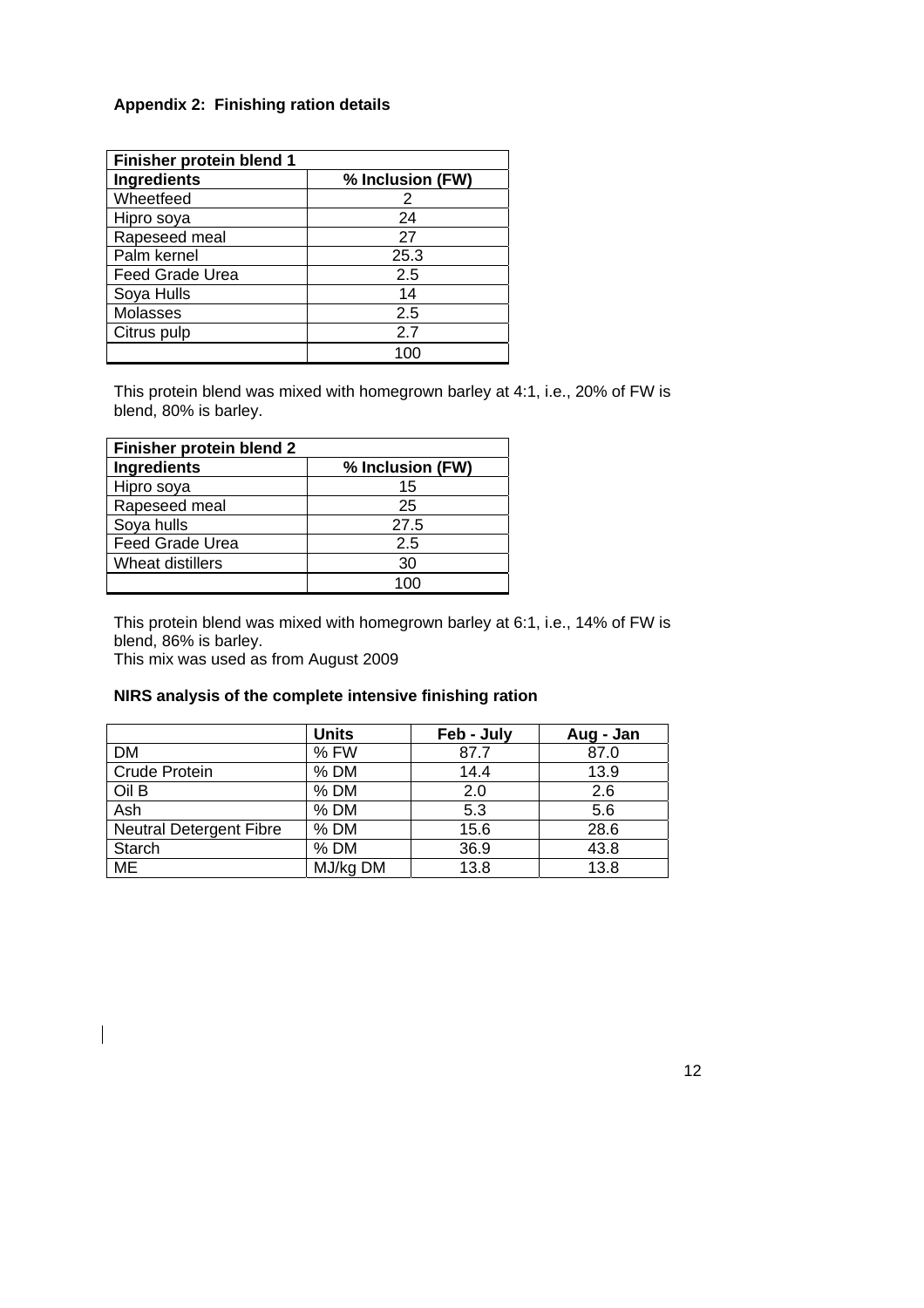# **Appendix 3: Supplementary Statistical Analyses**

# **Relationship between health scores and physical performance**

# **Lung damage**

| <b>Score</b> | <b>Carcase weight</b> | Daily liveweight gain<br>(overall) |
|--------------|-----------------------|------------------------------------|
|              | 282.1                 | 1.19                               |
|              | 276.1                 | 1.16                               |
| 2            | 274.9                 | 1.16                               |
| 3            | 296.0                 | 1.25                               |
| 4            | 278.6                 | 1.17                               |
| 5            | 261.1                 | 1.11                               |
| 6            |                       |                                    |
|              | 198.9                 | 0.82                               |
| 8            | 264.2                 | 1.10                               |
| P-value      | 0.282                 | 0.284                              |

# **Cranial pleurisy**

| <b>Score</b> | <b>Carcase weight</b> | Daily liveweight gain<br>(collection to slaughter) |
|--------------|-----------------------|----------------------------------------------------|
|              | 294.8                 | 1.245                                              |
|              | 270.2                 | 1.137                                              |
|              | 273.4                 | 1.148                                              |
|              | 274.7                 | 1.156                                              |
| -value       | N 901                 | Ი 899                                              |

# **Lung abnormalities present**

| <b>Score</b> | <b>Carcase weight</b> | Daily liveweight gain<br>(overall) |
|--------------|-----------------------|------------------------------------|
|              | 282.1                 | 1.195                              |
|              | 275.8                 | 1.154                              |
| 2            | 257.9                 | 1.092                              |
| 3            | 279.2                 | 1.171                              |
|              | 281.8                 | 1.194                              |
| 5            | 264.2                 | 1.105                              |
| P-value      | 0.873                 | 0.888                              |

| <b>Formatted: Centered</b> |
|----------------------------|
| <b>Formatted: Centered</b> |
| <b>Formatted: Centered</b> |
| <b>Formatted: Centered</b> |
| <b>Formatted: Centered</b> |
| <b>Formatted: Centered</b> |
| Formatted: Centered        |
| <b>Formatted: Centered</b> |
| <b>Formatted: Centered</b> |
| <b>Formatted:</b> Centered |

**Formatted:** Centered **Formatted:** Centered **Formatted:** Centered

**Formatted:** Centered